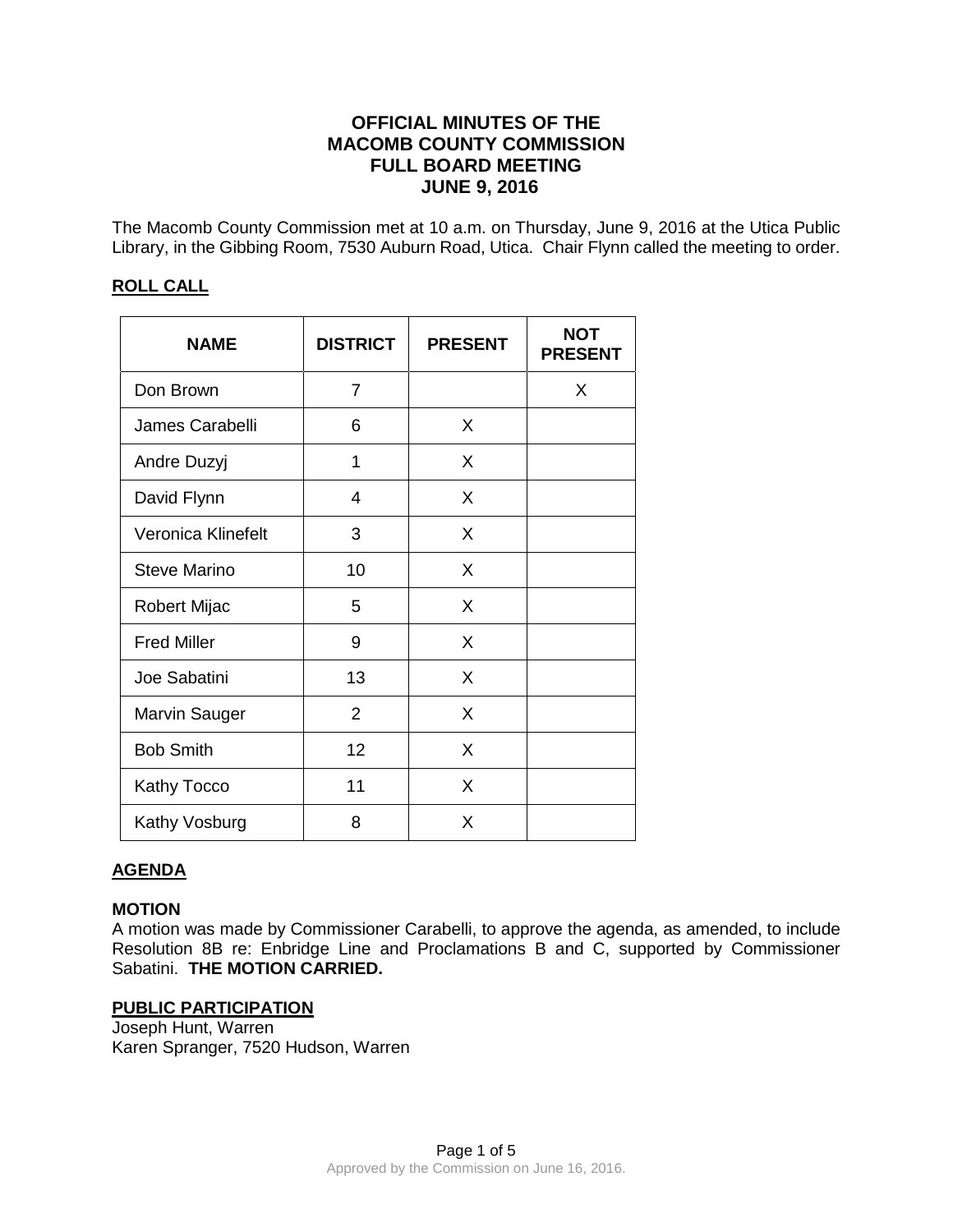OFFICIAL MINUTES MACOMB COUNTY COMMISSION FULL BOARD MEETING – June 9, 2016

### **CORRESPONDENCE FROM EXECUTIVE**

Verbal report given by Chief Deputy Executive Mark Deldin

#### **GOVERNMENT OPERATIONS – June 7, 2016**

No report.

#### **JUSTICE & PUBLIC SAFETY– June 8, 2016**

No report.

#### **HEALTH & HUMAN SERVICES – June 8, 2016**

No report.

#### **FINANCE COMMITTEE MEETING – June 9, 2016**

The reading of the recommendations from the Finance Committee was waived and a motion was made by Chair Miller, supported by Vice-Chair Brown, to adopt the committee recommendations.

- **R16-111** Concur in the recommendation of Corporation Counsel concerning the case of Sean Monticciolo vs. Macomb County; further, a copy of this Board of Commissioners' action is directed to be delivered forthwith to the Office of the County Executive.
- **R16-112** Approve an amendment to Friend of the Court's 2016 budget through a transfer of \$456,200.00 from Wages and associated Fringe Benefits to Capital Outlay and Contract Services for the purpose of allowing the Friend of the Court to direct charge the cost of furniture, installation, and the physical move of its office to the Old County Building; further, this budget action addresses budgetary issues only. It does not constitute the Commission's approval of any County contract. If a contract requires Commission approval under the County's Contracting Policy or the County's Procurement Ordinance, such approval must be sought separately; further, a copy of this Board of Commissioners' action is directed to be delivered forthwith to the Office of the County Executive.
- **R16-113** Approve an increase in Macomb Community Action FY16 grant funds by \$48,991.05 for the Emergency Solutions Grant (ESG); further, this budget action addresses budgetary issues only. It does not constitute the Commission's approval of any County contract. If a contract requires Commission approval under the County's Contracting Policy or the County's Procurement Ordinance, such approval must be sought separately; further, a copy of this Board of Commissioners' action is directed to be delivered forthwith to the Office of the County Executive.
- **R16-114** Approve an increase in Macomb Community Action Office fiscal year budget by \$46,079 for the Low Income Home Energy Assistance Program (LIHEAP); further, this budget action addresses budgetary issues only. It does not constitute the Commission's approval of any County contract. If a contract requires Commission approval under the County's Contracting Policy or the County's Procurement Ordinance, such approval must be sought separately; further, a copy of this Board of Commissioners' action is directed to be delivered forthwith to the Office of the County Executive.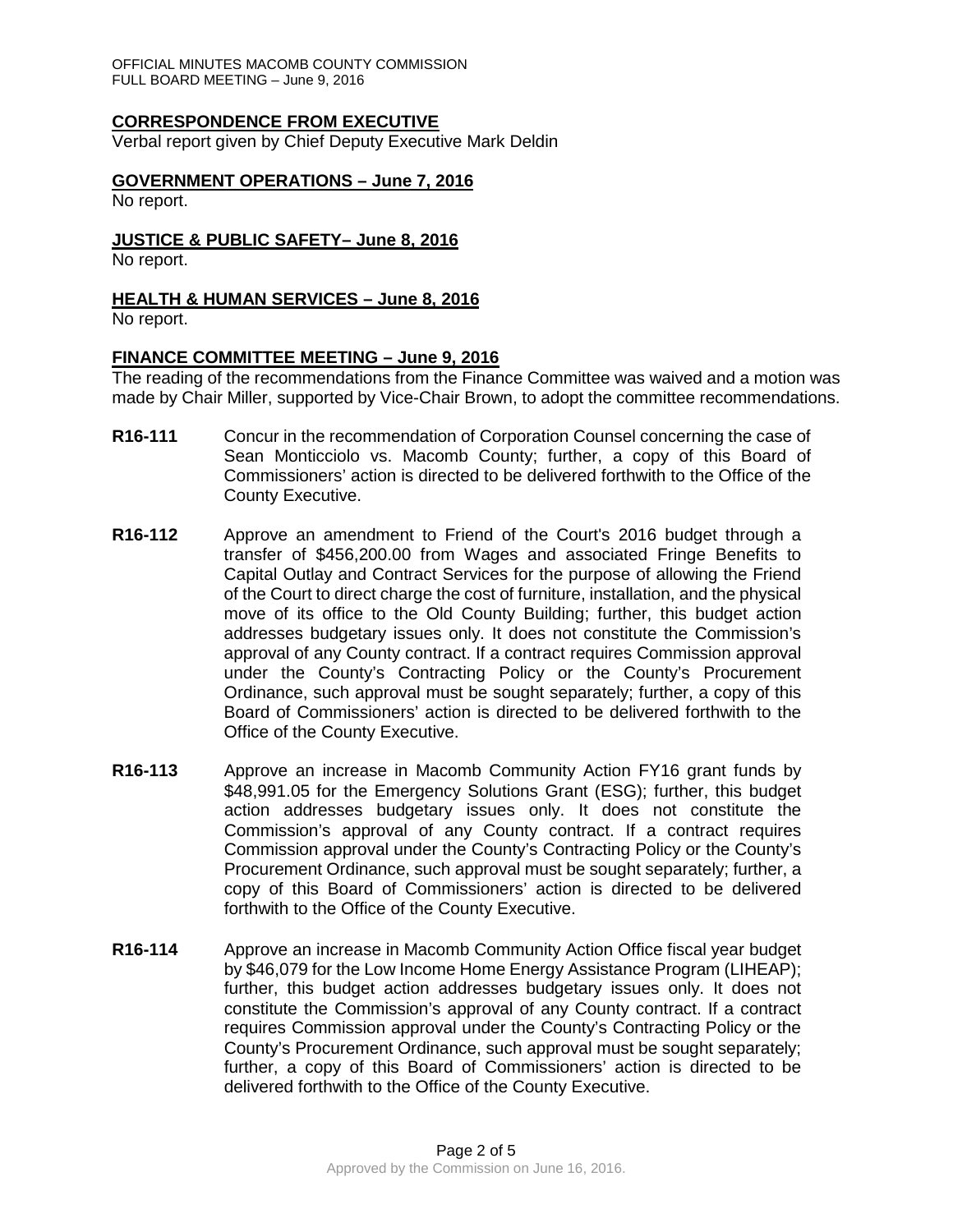- **R16-115** Approve an increase in Macomb Community Action Office fiscal year budget by \$100,731 for Meals on Wheels; further, this budget action addresses budgetary issues only. It does not constitute the Commission's approval of any County contract. If a contract requires Commission approval under the County's Contracting Policy or the County's Procurement Ordinance, such approval must be sought separately; further, a copy of this Board of Commissioners' action is directed to be delivered forthwith to the Office of the County Executive.
- **R16-116** Approve an increase in the Health Department 2015/2016 Fiscal Grant Fund by \$69,033 for the CPBC grant agreement; further, this budget action addresses budgetary issues only. It does not constitute the Commission's approval of any County contract. If a contract requires Commission approval under the County's Contracting Policy or the County's Procurement Ordinance, such approval must be sought separately; further, a copy of this Board of Commissioners' action is directed to be delivered forthwith to the Office of the County Executive.
- **R16-117** Approve the award of bid for the construction of a roundabout at W.P. Rosso and Jefferson intersection at the entrance to Selfridge and authorize signing of the contractor agreement between the Department of Roads and M. L. Chartier for this project; further, a copy of this Board of Commissioners' action is directed to be delivered forthwith to the Office of the County Executive.
- **R16-118** Approve a contract with Ulliance for Employee Assistance Program services; further, a copy of this Board of Commissioners' action is directed to be delivered forthwith to the Office of the County Executive.
- **R16-119** Approve Patrick Clancy to purchase 48 months of military service time in the Macomb County Employees' Retirement System under State Law MCLA 46.12a(14); further, a copy of this Board of Commissioners' action is directed to be delivered forthwith to the Office of the County Executive.
- **R16-120** Approve ratification of a Master Labor Agreement and various language changes for the following January 1, 2014 to December 31, 2016 Labor Agreements: UAW Local412, Unit 39 (General), UAW Local412, Unit 46 {Assistant Prosecutors), UAW Local412, Unit 49 (Information Technology), UAW Local 412, Unit 75 (Supervisors), UAW Local 412, Unit 95 (Corporation Counsel) and UAW Local412, Unit 98 (Head Start Professionals); further, a copy of this Board of Commissioners' action is directed to be delivered forthwith to the Office of the County Executive.

## **THE MOTION CARRIED.**

## **RESOLUTIONS**

## **MOTION**

A motion was made by Commissioner Sauger to move the following resolutions in their entirety, supported by Commissioner Vosburg.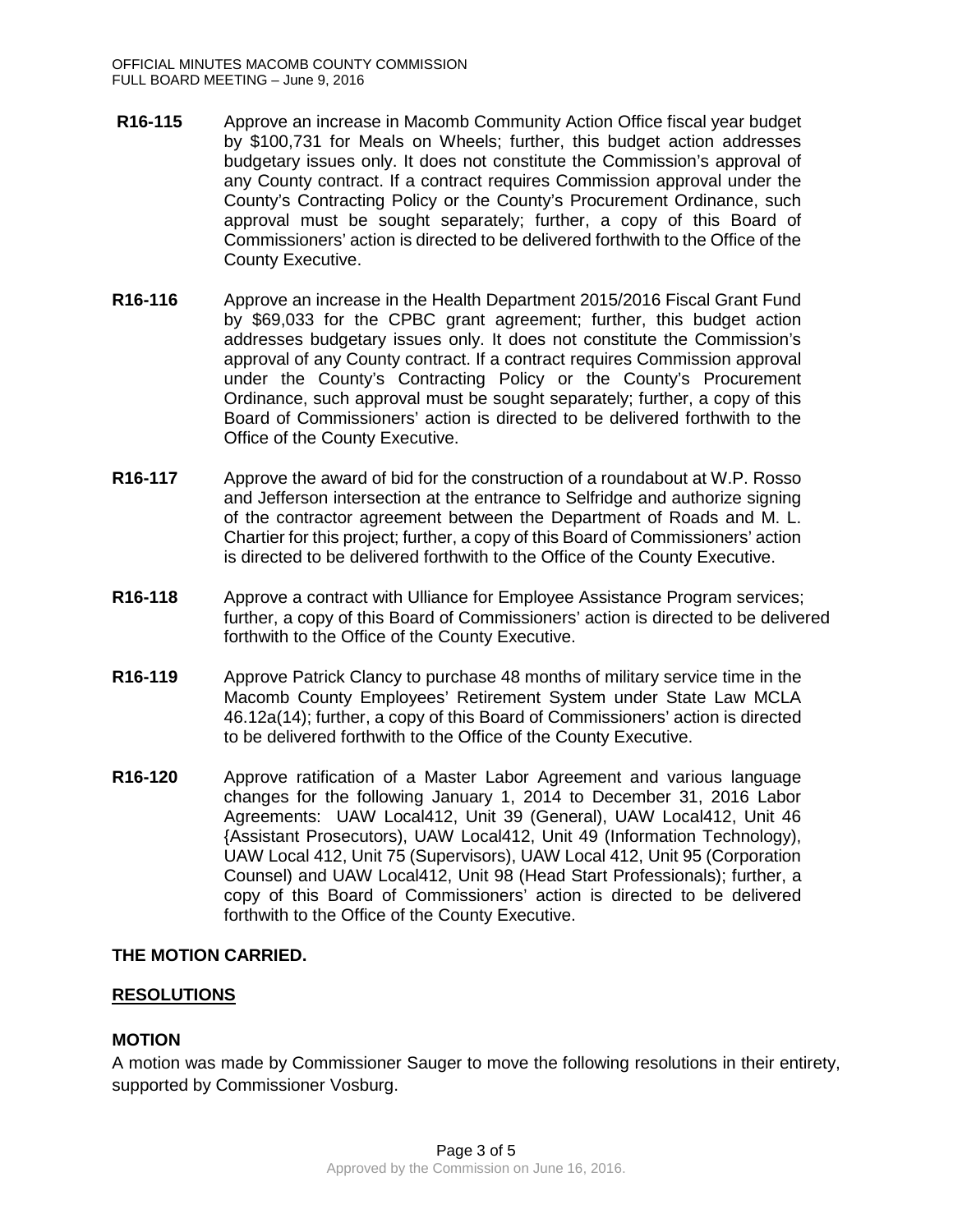- **R16-121** Adopt a resolution designating public fund depositories in compliance with Act 40 Public Acts of 1932 As Amended (recommended by Finance Committee on 05/11/16)
- **R16-122** Urging the shutdown of Enbridge line no. 5 under the Straits of Mackinac (offered by Miller; recommended by Finance Committee on 6-9-16)

### **THE MOTION CARRIED.**

### **PROCLAMATIONS**

### **MOTION**

A motion was made by Commissioner Marino to move the following proclamations in their entirety, supported by Commissioner Mijac.

- **R16-123** Honoring Laura Rios on earning the Norman R. Bielak County Counselor of the Year Award (offered by Board Chair; include all commissioners; recommended by Justice and Public Safety Committee on 06/08/16)
- **R16-124** Commending George Cutshaw Retirement from Fitzgerald Public Schools 52 Years of Service (offered by Miller, recommended by Finance Committee on 6-9-16)
- **R16-125** Recognizing June 13, 2016 as Axalta Coating Systems' Day in Macomb County (offered by Miller, recommended by Finance Committee on 6-9-16)

### **THE MOTION CARRIED.**

### **UPDATE ON 2015 DETROIT INSTITUTE OF ARTS (DIA) YEAR END REPORT**

Given by Kathryn Dimond, DIA Community Relations Director and Stan Simek, Macomb Arts Authority Chair

### **MOTION**

**R16-126** A motion was made by Commissioner Marino to receive and file the update on 2015 Detroit Institute of Arts Year End Report, supported by Commissioner Duzyj. **THE MOTION CARRIED.**

### **NEW BUSINESS**

Commissioner Sauger congratulated staff about working in the construction conditions.

### **PUBLIC PARTICIPATION**

Pastor D.L. Bradley, Michigan Advocacy Coalition, 22645 Quinn Road, Clinton Township Greg Murray, 297 ½ Euclid Street, Mount Clemens Joseph Hunt, Warren Karen Spranger, 7520 Hudson, Warren

### **PRESENTATION ON UTICA BALLPARK**

Given by Andy Appleby, Chairman of General Sports and Entertainment